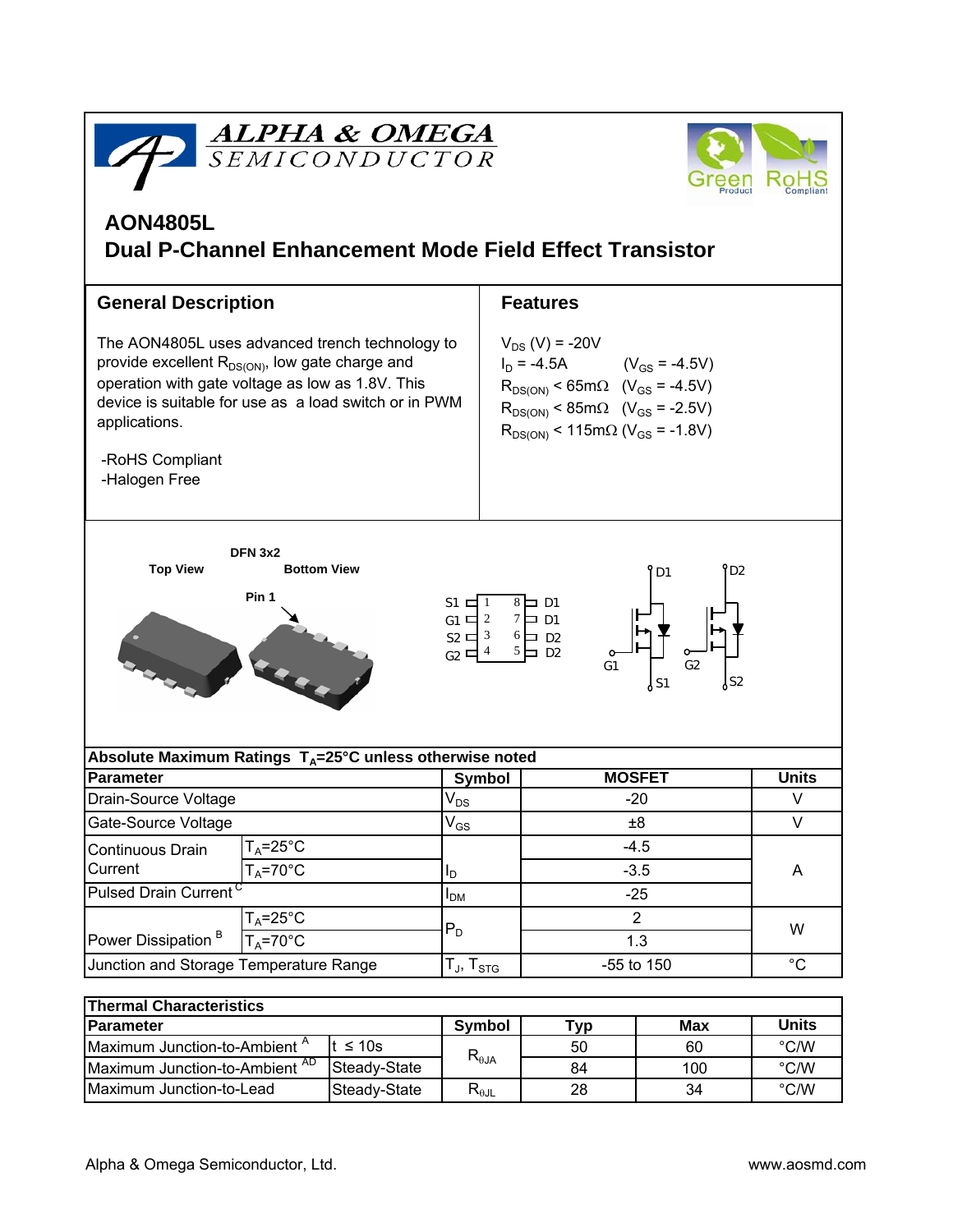### Electrical Characteristics (T<sub>J</sub>=25°C unless otherwise noted)

| <b>Symbol</b>                           | <b>Conditions</b><br><b>Parameter</b>                        |                                                                                               | Min                 | <b>Typ</b> | <b>Max</b> | <b>Units</b> |  |  |  |
|-----------------------------------------|--------------------------------------------------------------|-----------------------------------------------------------------------------------------------|---------------------|------------|------------|--------------|--|--|--|
| <b>STATIC PARAMETERS</b>                |                                                              |                                                                                               |                     |            |            |              |  |  |  |
| <b>BV<sub>DSS</sub></b>                 | Drain-Source Breakdown Voltage                               | $I_D = -250 \mu A$ , $V_{GS} = 0V$                                                            | $-20$               |            |            | $\vee$       |  |  |  |
| $I_{DSS}$                               | Zero Gate Voltage Drain Current                              | $V_{DS}$ =-20V, $V_{GS}$ =0V                                                                  |                     |            | $-1$       |              |  |  |  |
|                                         |                                                              |                                                                                               | $T_J = 55^{\circ}C$ |            | $-5$       | μA           |  |  |  |
| $I_{GSS}$                               | Gate-Body leakage current                                    | $V_{DS}$ =0V, V <sub>GS</sub> = $\pm$ 8V                                                      |                     |            | ±100       | nA           |  |  |  |
| $\mathsf{V}_{\mathsf{GS}(\mathsf{th})}$ | Gate Threshold Voltage                                       | V <sub>DS</sub> =V <sub>GS</sub> I <sub>D</sub> =-250µA                                       | $-0.5$              | $-0.67$    | $-1$       | V            |  |  |  |
| $I_{D(ON)}$                             | On state drain current                                       | $V_{GS} = -4.5V$ , $V_{DS} = -5V$                                                             | $-25$               |            |            | A            |  |  |  |
| $R_{DS(ON)}$                            | Static Drain-Source On-Resistance                            | $V_{GS}$ =-4.5V, I <sub>D</sub> =-4.5A                                                        |                     | 53         | 65         | $m\Omega$    |  |  |  |
|                                         |                                                              |                                                                                               | $T_i = 125$ °C      | 72         | 90         |              |  |  |  |
|                                         |                                                              | $V_{GS}$ =-2.5V, I <sub>D</sub> =-3A                                                          |                     | 66         | 85         | $m\Omega$    |  |  |  |
|                                         |                                                              | $V_{GS}$ =-1.8V, $I_D$ =-2A                                                                   |                     | 88         | 115        | $m\Omega$    |  |  |  |
| $g_{FS}$                                | Forward Transconductance                                     | $V_{DS}$ =-5V, I <sub>D</sub> =-4.5A                                                          |                     | 15         |            | S            |  |  |  |
| $V_{SD}$                                | Diode Forward Voltage                                        | $IS=-1A,VGS=0V$                                                                               |                     | $-0.7$     | $-1$       | V            |  |  |  |
| $I_{\rm S}$                             | Maximum Body-Diode Continuous Current                        |                                                                                               |                     |            | $-1.7$     | A            |  |  |  |
|                                         | <b>DYNAMIC PARAMETERS</b>                                    |                                                                                               |                     |            |            |              |  |  |  |
| $C_{\hbox{\scriptsize{iss}}}$           | Input Capacitance                                            | $V_{GS}$ =0V, $V_{DS}$ =-10V, f=1MHz                                                          |                     | 560        | 670        | pF           |  |  |  |
| $\overline{C_{\text{oss}}}$             | Output Capacitance                                           |                                                                                               |                     | 80         |            | pF           |  |  |  |
| $C_{\rm rss}$                           | Reverse Transfer Capacitance                                 |                                                                                               |                     | 70         |            | pF           |  |  |  |
| $R_{g}$                                 | Gate resistance                                              | $V_{GS}$ =0V, $V_{DS}$ =0V, f=1MHz                                                            |                     | 15         | 23         | $\Omega$     |  |  |  |
|                                         | <b>SWITCHING PARAMETERS</b>                                  |                                                                                               |                     |            |            |              |  |  |  |
| $\mathsf{Q}_{\mathsf{g}}$               | <b>Total Gate Charge</b>                                     | $V_{GS}$ =-4.5V, $V_{DS}$ =-10V, $I_{D}$ =-4.5A                                               |                     | 8.5        | 10         | nC           |  |  |  |
| $\mathsf{Q}_{\mathsf{gs}}$              | Gate Source Charge                                           |                                                                                               |                     | 1.2        |            | nC           |  |  |  |
| $\mathbf{Q}_{\text{gd}}$                | Gate Drain Charge                                            |                                                                                               |                     | 2.1        |            | nC           |  |  |  |
| $t_{D(on)}$                             | Turn-On DelayTime                                            |                                                                                               |                     | 7.2        |            | ns           |  |  |  |
| $t_{r}$                                 | Turn-On Rise Time                                            | $V_{GS}$ =-4.5V, $V_{DS}$ =-10V, R <sub>i</sub> =2.2 $\Omega$ ,<br>$R_{\text{GEN}} = 6\Omega$ |                     | 36         |            | ns           |  |  |  |
| $t_{D(off)}$                            | Turn-Off DelayTime                                           |                                                                                               |                     | 53         |            | ns           |  |  |  |
| $t_f$                                   | Turn-Off Fall Time                                           |                                                                                               |                     | 56         |            | ns           |  |  |  |
| $t_{rr}$                                | Body Diode Reverse Recovery Time                             | $I_F = -4.5A$ , dl/dt=100A/ $\mu$ s                                                           |                     | 37         | 45         | ns           |  |  |  |
| $Q_{rr}$                                | Body Diode Reverse Recovery Charge   IF=-4.5A, dl/dt=100A/us |                                                                                               |                     | 27         |            | nC           |  |  |  |

A: The value of R<sub>θJA</sub> is measured with the device mounted on 1in <sup>2</sup> FR-4 board with 2oz. Copper, in a still air environment with T <sub>A</sub> =25°C. The value in any given application depends on the user's specific board design.

B. The power dissipation P<sub>D</sub> is based on T<sub>J(MAX)</sub>=150°C, using  $\leq 10$ s junction-to-ambient thermal resistance.

C: Ratings are based on low frequency and duty cycles to keep initialT <sub>J</sub>=25°C.

D. The  $R_{\theta_0 A}$  is the sum of the thermal impedence from junction to lead R  $_{\theta_0 L}$  and lead to ambient.

E. The static characteristics in Figures 1 to 6 are obtained using <300 µs pulses, duty cycle 0.5% max.

∟. The static characteristics in Figures 1 to 6 are obtained using <300 µs puises, duty cycle 0.5% max.<br>F. These curves are based on the junction-to-ambient thermal impedence which is measured with the device mounted on 1 2oz. Copper, assuming a maximum junction temperature of T<sub>J(MAX)</sub>=150°C. The SOA curve provides a single pulse rating. Rev0 : July 2008

COMPONENTS IN LIFE SUPPORT DEVICES OR SYSTEMS ARE NOT AUTHORIZED. AOS DOES NOT ASSUME ANY LIABILITY ARISING OUT OF SUCH APPLICATIONS OR USES OF ITS PRODUCTS. AOS RESERVES THE RIGHT TO IMPROVE PRODUCT DESIGN, FUNCTIONS AND RELIABILITY WITHOUT NOTICE.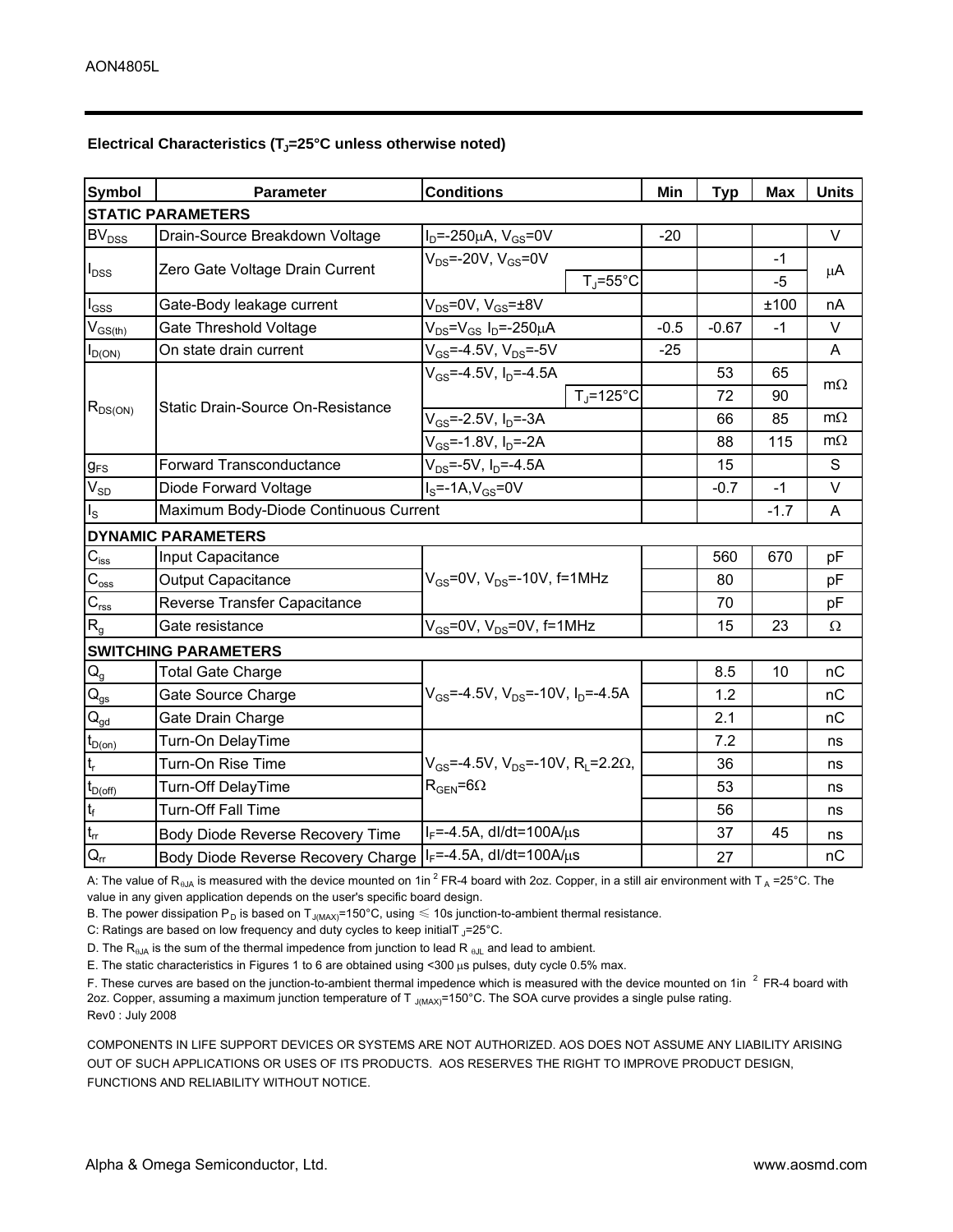

#### **TYPICAL ELECTRICAL AND THERMAL CHARACTERISTICS**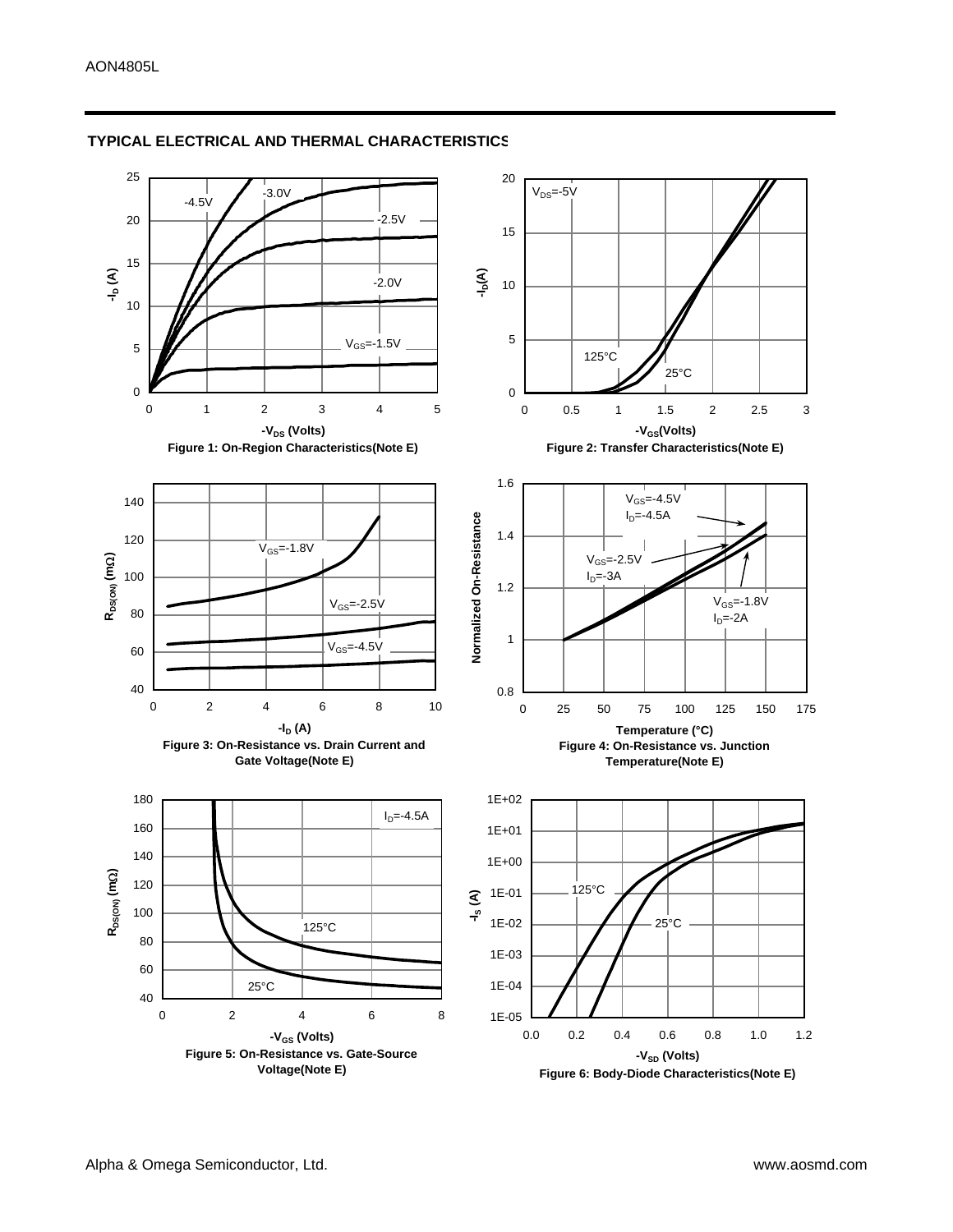

#### **TYPICAL ELECTRICAL AND THERMAL CHARACTERISTICS**

**Figure 11: Normalized Maximum Transient Thermal Impedance (Note F)**